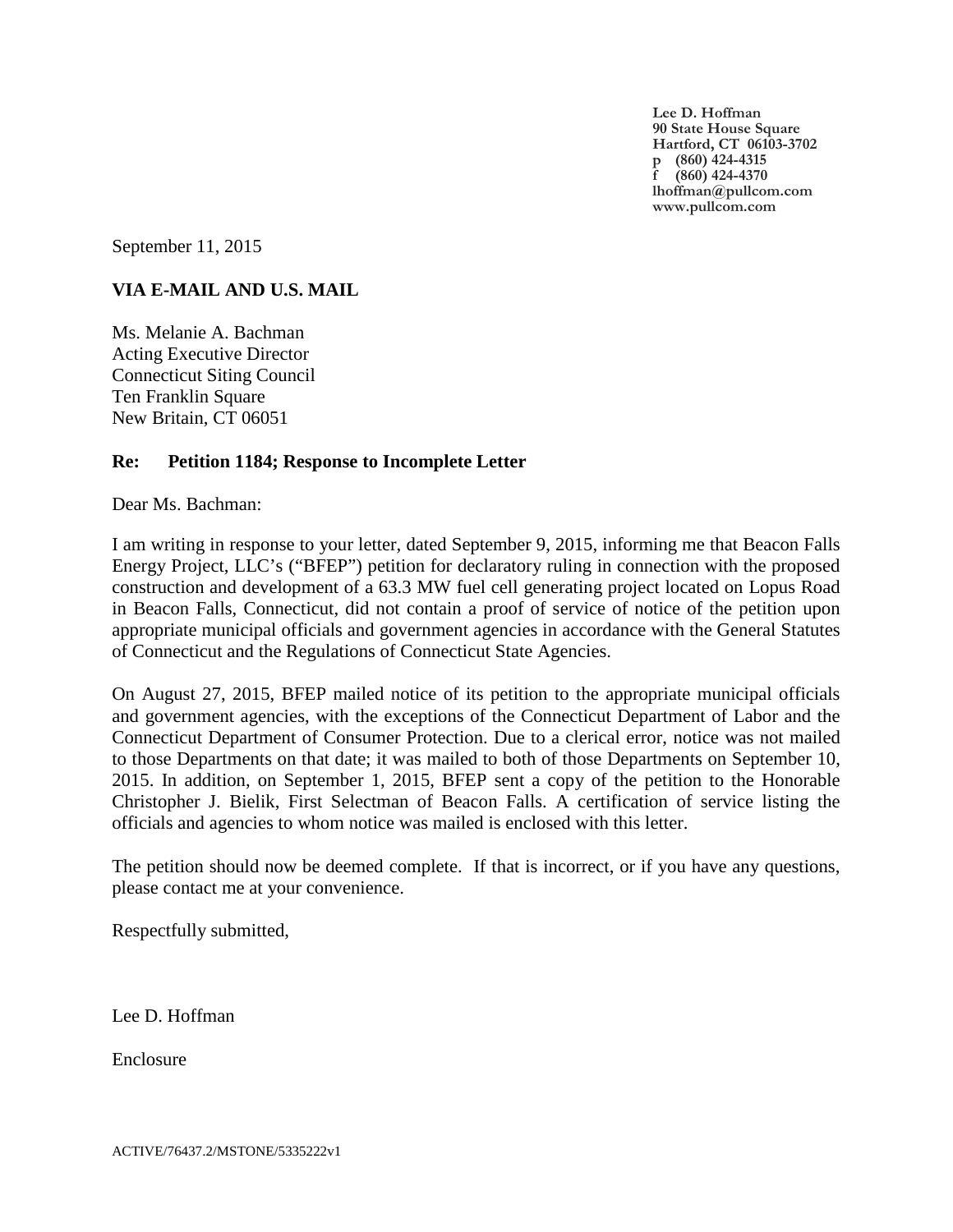#### **CERTIFICATION OF SERVICE**

I hereby certify that on the  $27<sup>th</sup>$  day of August, 2015, notice of the Petition for Declaratory **Ruling** was sent by U.S. Mail to the following:

#### **BEACON FALLS TOWN OFFICIALS**

**Christopher J. Bielik**  First Selectman, Town of Beacon Falls Beacon Falls Town **Hall 10 Maple Avenue**  Beacon Falls, CT 06403

Len Greene, Sr. Town Clerk Beacon Falls Town **Hall 10** Maple Avenue Beacon Falls, CT 06403

Kevin McDuffie Chairman, Planning and Zoning Commission Beacon Falls Town **Hall 10** Maple Avenue Beacon Falls, CT 06403

Rich Minnick Chairperson, Open Space & Land Use Committee Beacon Falls Town **Hall 10** Maple Avenue Beacon Falls, CT 06403

Doug Bousquet Chairman, Zoning Board of Appeals Beacon Falls Town Hall **10** Maple Avenue Beacon Falls, CT 06403

David Keating Administrative & Enforcement Officer Inland Wetlands & Watercourse Commission Beacon Falls Town Hall **10 Maple Avenue**  Beacon Falls, CT 06403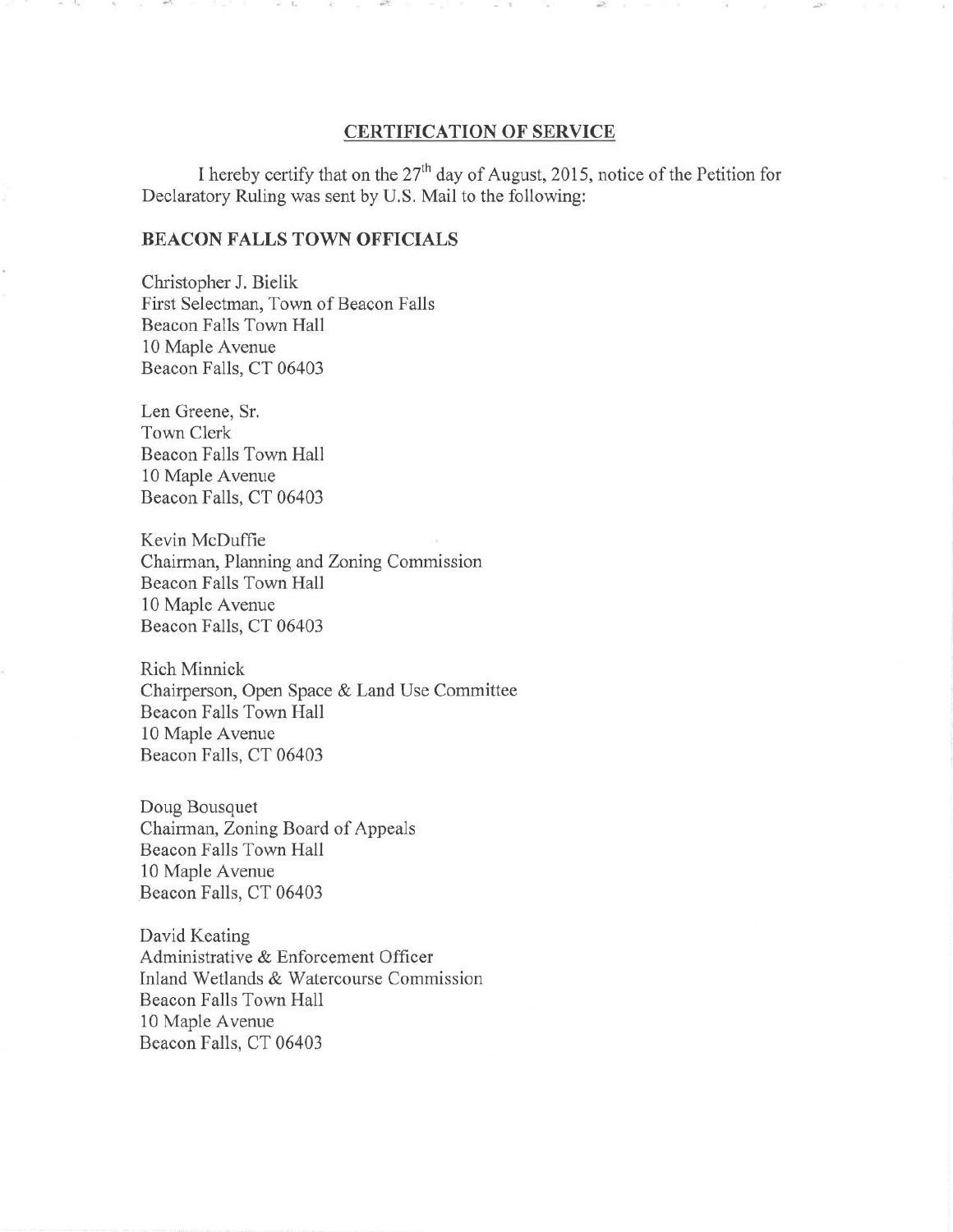Diane Betkoski Chair, Conservation Commission Beacon Falls Town Hall 10 Maple Avenue Beacon Falls, CT 06403

Jeremy C Rodorigo Chairman, Economic Development Commission Beacon Falls Town Hall 10 Maple Avenue Beacon Falls, CT 06403

Naugatuck Valley Council of Governments 49 Leavenworth Street, 3rd Floor Waterbury, CT 06702

### **STATE OFFICIALS**

Office of the Attorney General State of Connecticut Attorney General George Jepsen 55 Elm Street Hartford, CT 06106

Senator Richard Blumenthal 90 State House Square,  $10<sup>th</sup>$  Floor Hartford, CT 06103

Senator Christopher Murphy One Constitution Plaza, 7th Fl. Hartford, CT 06103

Congresswoman Rosa L. DeLauro Main District Office 59 Elm Street New Haven, CT 06510

State Representative Theresa Conroy 177 Skokorat Street Seymour, CT 06483

State Senator Joseph J. Crisco, Jr. Legislative Office Building Room 2800 Hartford CT 06106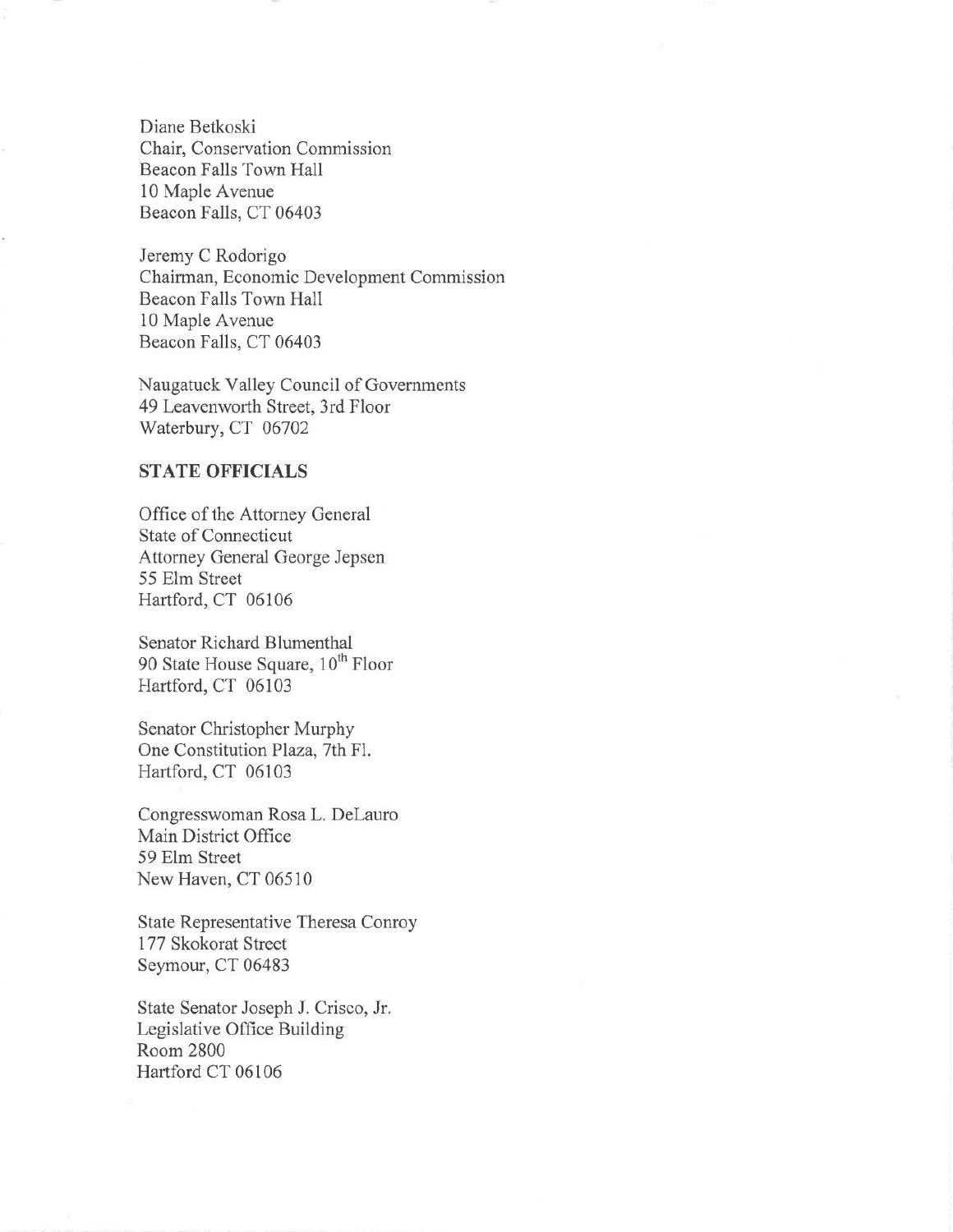State of Connecticut Department of Energy and Environmental Protection Robert Klee, Commissioner 79 Elm Street Hartford, CT 06106

 $\mathcal{A}^{(1)}$  .

State of Connecticut Department of Public Health c/o Dr. Jewel Mullen, Commissioner 410 Capitol Avenue, PO Box 340308 Hartford, CT 06134

State of Connecticut Department of Agriculture c/o Steven K. Reviczky, Commissioner 165 Capitol Avenue Hartford, CT 06106

State of Connecticut Public Utility Regulatory Authority c/o Arthur House, Chairman Ten Franklin Square New Britain, CT 06051

State of Connecticut Office of Policy and Management Benjamin Barnes, Secretary Office of Policy and Management 450 Capitol Avenue Hartford, CT 06106

State of Connecticut Department of Economic and Community Development Catherine Smith, DECD Commissioner 505 Hudson Street Hartford, CT 06106

State of Connecticut Department of Transportation c/o James P. Redeker, Commissioner 2800 Berlin Turnpike Newington, CT 06111

Connecticut Department of Emergency Services and Public Protection Dora B. Schirro, Commissioner 1111 Country Club Road Middletown, CT 06457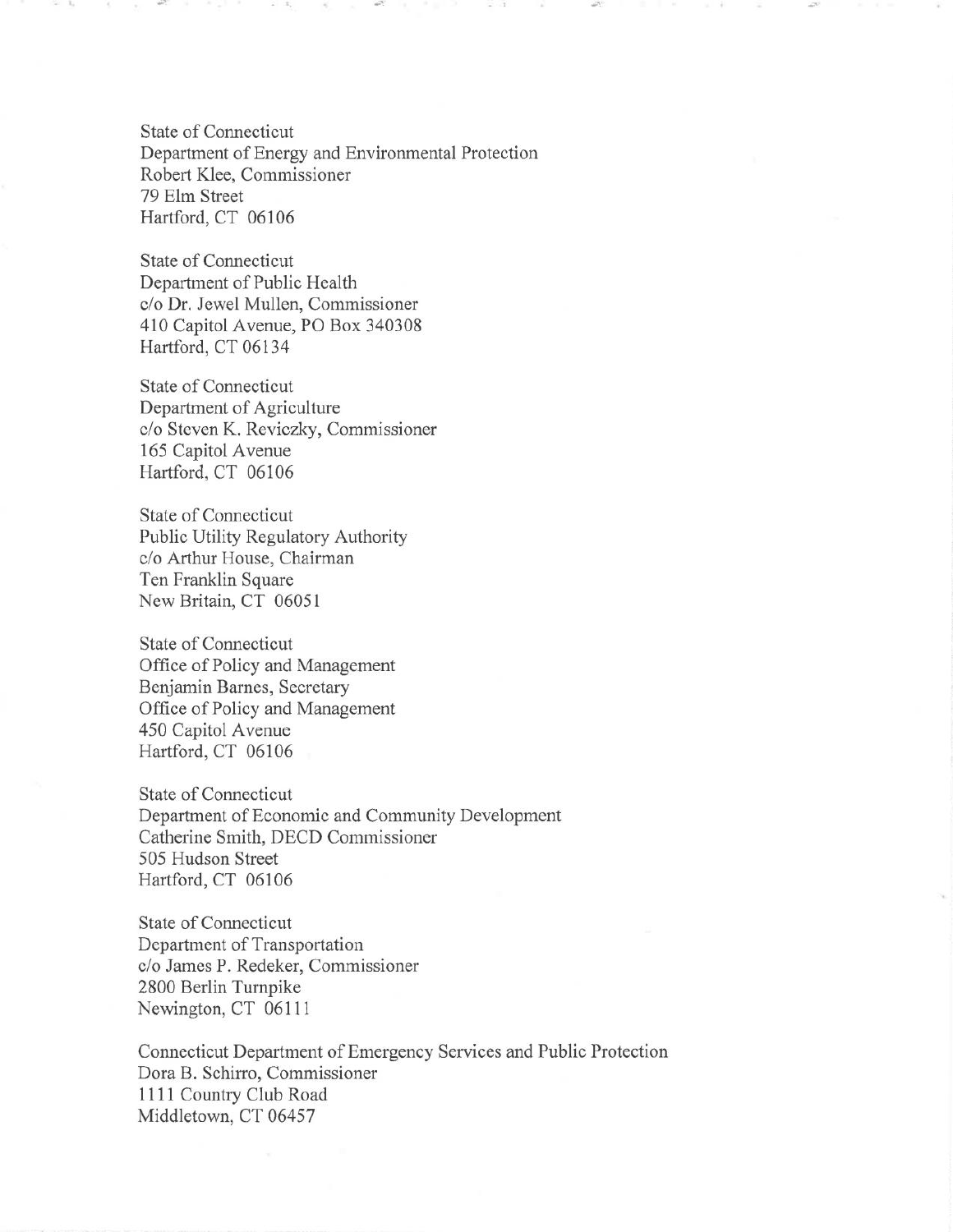Connecticut Department of Administrative Services Melody A. Currey, Commissioner 165 Capitol Avenue Hartford, CT 06106

State of Connecticut Council on Environmental Quality c/o Susan D. Merrow, Chair 79 Elm Street Hartford, CT 06106

Connecticut Commission on Culture & Tourism State Historic Preservation Office c/o Daniel Forest One Constitution Plaza Hartford, CT 06103

Connecticut Siting Council Ten Franklin Square New Britain, CT 06051

Bryan Garcia President and CEO Connecticut Green Bank 865 Brook Street Rocky Hill, CT 06067

Connecticut Innovations 865 Brook Street Rocky Hill, CT 06067

I hereby certify that, due to a clerical error, notice of the Petition for Declaratory Ruling was delayed to the following; notice was sent on the 10<sup>th</sup> day of September, 2015, by U.S. Mail to:

State of Connecticut Department of Labor Sharon Palmer, Commissioner 200 Folly Brook Boulevard Wethersfield, CT 06109

State of Connecticut Department of Consumer Protection Jonathan A. Harris, Commissioner 165 Capitol Avenue Hartford, CT 06106